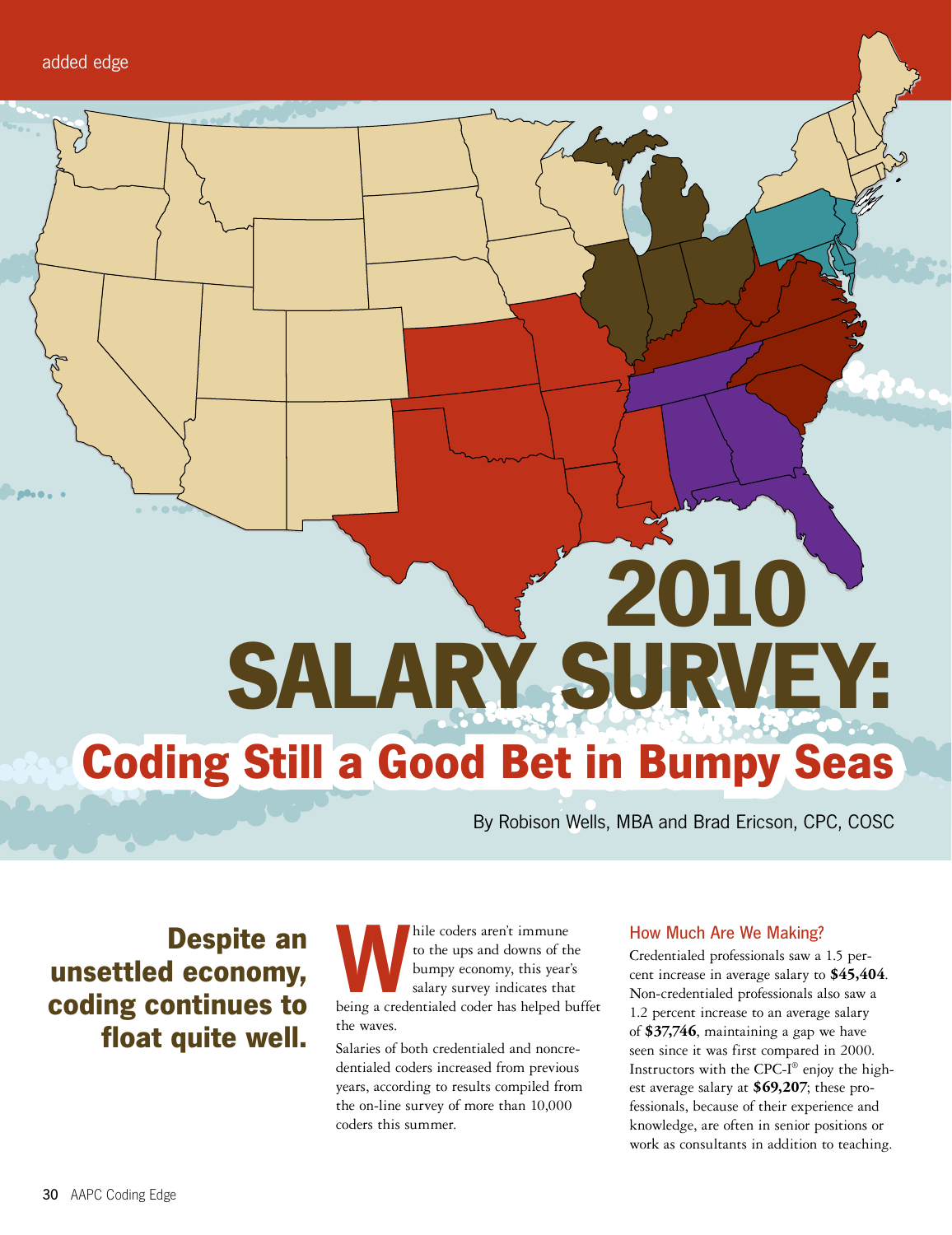#### Years of experience obviously impact average salary and our findings this year show no exception.

| <b>Years of Experience</b> |                  |                      |  |
|----------------------------|------------------|----------------------|--|
| <b>Years of Experience</b> | <b>Certified</b> | <b>Non-Certified</b> |  |
| 1                          | \$34,551         | \$30,175             |  |
| $\mathbf{2}$               | \$35,396         | \$31,534             |  |
| 3                          | \$37,096         | \$32,180             |  |
| 4                          | \$38,018         | \$35,611             |  |
| 5                          | \$40,638         | \$39,638             |  |
| 6                          | \$41,555         | \$36,513             |  |
| 7                          | \$41,931         | \$41,875             |  |
| 8                          | \$42,612         | \$36,500             |  |
| 9                          | \$42,335         | \$34,853             |  |
| 10                         | \$45,683         | \$41,815             |  |
| 15                         | \$50,307         | \$46,633             |  |
| 20                         | \$51,563         | \$46,429             |  |
| 25+                        | \$53,669         | \$47,805             |  |

### Overall Average Salaries



| <b>Average Salaries by Primary Credential</b> |          |                         |  |
|-----------------------------------------------|----------|-------------------------|--|
| <b>Credential</b>                             | All      | <b>Job Title: Coder</b> |  |
| <b>CPC-A®</b>                                 | \$33,033 | \$32,792                |  |
| $CPC^*$                                       | \$45,347 | \$39,953                |  |
| <b>CPC-H®</b>                                 | \$51,768 | \$42,930                |  |
| <b>CPC-P®</b>                                 | \$56,031 | \$45,750                |  |
| CPC-I <sup>®</sup>                            | \$69,207 | \$50,543                |  |
| CASCC™                                        | \$50,278 | \$41,591                |  |
| CANPC™                                        | \$48,841 | \$41,574                |  |
| CCC™                                          | \$54,667 | \$40,250                |  |
| CEDC™                                         | \$58,485 | \$50,000                |  |
| CEMC™                                         | \$56,888 | \$45,000                |  |
| CGSC™                                         | \$50,698 | \$42,500                |  |
| CHONC™                                        | \$40,962 | \$35,357                |  |
| COBGC™                                        | \$48,246 | \$43,690                |  |
| COSC™                                         | \$47,083 | \$41,912                |  |
| <b>CIRCC®</b>                                 | \$55,119 | \$45,595                |  |
| CPMA™                                         | \$52,105 | \$42,937                |  |

## Our Education Level

The more education one has, the better the pay, just as in other careers. Regardless of the level of education, holding coding certification still provides more pay. However, it appears that education level doesn't dramatically impact a coder's salary until that coder achieves a bachelor's degree. Note the \$10,000 difference between having a high school diploma and having a bachelor's degree. In addition, the number of respondents with an associates or bachelor's degree increased this year while the number of coders whose education ended with a high school diploma decreased.

| <b>Salary by Last Education Achieved</b>        |                                          |          |  |
|-------------------------------------------------|------------------------------------------|----------|--|
|                                                 | <b>Non-Certified</b><br><b>Certified</b> |          |  |
| <b>Some High School</b>                         | \$39,167                                 | \$27,500 |  |
| <b>High School</b>                              | \$41,272                                 | \$36,764 |  |
| <b>Technical School</b>                         | \$41,017                                 | \$33,413 |  |
| <b>Some College</b>                             | \$45,038                                 | \$36,409 |  |
| <b>Associate's Degree</b>                       | \$43,868<br>\$35,807                     |          |  |
| <b>Bachelor's Degree</b>                        | \$51,389<br>\$47,421                     |          |  |
| <b>Master's Degree</b>                          | \$50,929<br>\$64,807                     |          |  |
| \$74,205<br>\$62,500<br><b>Doctorate Degree</b> |                                          |          |  |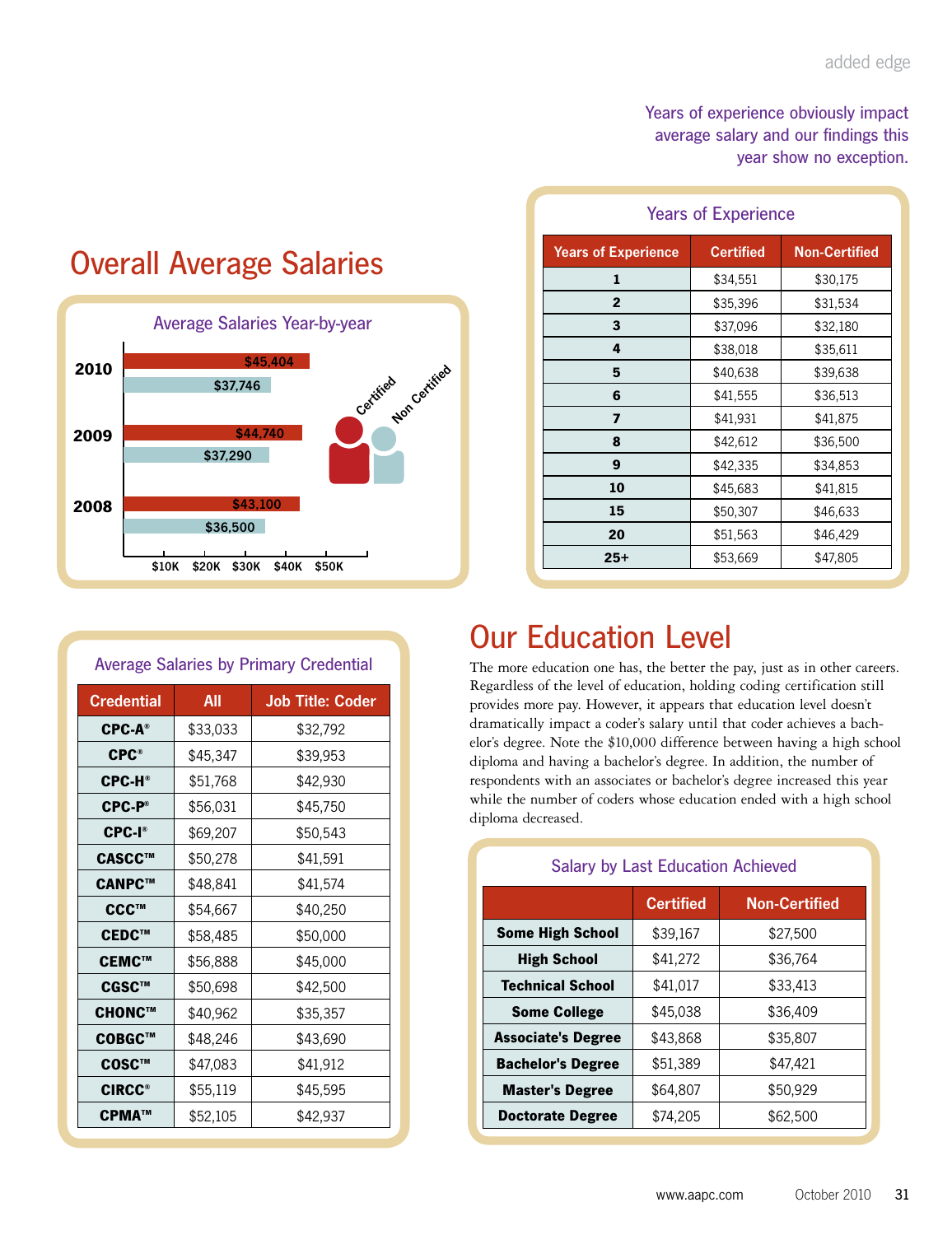What is the highest level of education you have completed?

## Where We Work

As in previous years' surveys, payers, hospitals, and large facilities or practices pay certified coders more.



#### Average Salary by Workplace

| Average Salary by Job Definition |                                                                                    |          |  |
|----------------------------------|------------------------------------------------------------------------------------|----------|--|
|                                  | <b>Non-Certified</b><br><b>Certified Avg</b><br><b>Salary</b><br><b>Avg Salary</b> |          |  |
| Manager:                         | \$53,707                                                                           | \$46,408 |  |
| <b>Office Staff</b>              | \$39,103                                                                           | \$32,944 |  |
| <b>Educator</b>                  | \$53,733                                                                           | \$40,395 |  |
| <b>Auditor</b>                   | \$49,708                                                                           | \$45,000 |  |
| <b>Consulting</b>                | \$78,026                                                                           | \$58,636 |  |
| Product<br><b>Development</b>    | \$70,000                                                                           | \$47,500 |  |
| <b>Clinical</b>                  | \$60,321                                                                           | \$44,833 |  |

# Geographic Differences

How do you fare compared to the average reported salary in your state? We've broken the average down below using the United States government's Census Bureau's breakdown of four major regions with nine sub regions. The Pacific subregion—made up of Alaska, Hawaii, Washington, Oregon, and California—continues to have the highest average salary while the East South Central subregion—made up of Kentucky, Tennessee, Mississippi, and Alabama—has the lowest average salary. California, Maryland, New Jersey, and Massachusetts have the highest salaries.



|                              | All Certified | All Non-Certified |
|------------------------------|---------------|-------------------|
| Solo                         | \$40,430      | \$35,990          |
| <b>Small</b>                 | \$42,043      | \$37,910          |
| <b>Medium</b>                | \$41,985      | \$33,780          |
| Large                        | \$45,480      | \$39,682          |
| <b>Payer</b>                 | \$54,100      | \$48,750          |
| ASC                          | \$43,509      | \$46,250          |
| <b>Other Outpatient</b>      | \$41,242      | \$33,306          |
| <b>Hospital (Outpatient)</b> | \$45,005      | \$37,206          |
| <b>Hospital (Inpatient)</b>  | \$47,848      | \$37,644          |
| <b>Home Health</b>           | \$37,965      | \$24,167          |
| <b>Long Term Care</b>        | \$39,881      | \$37,500          |